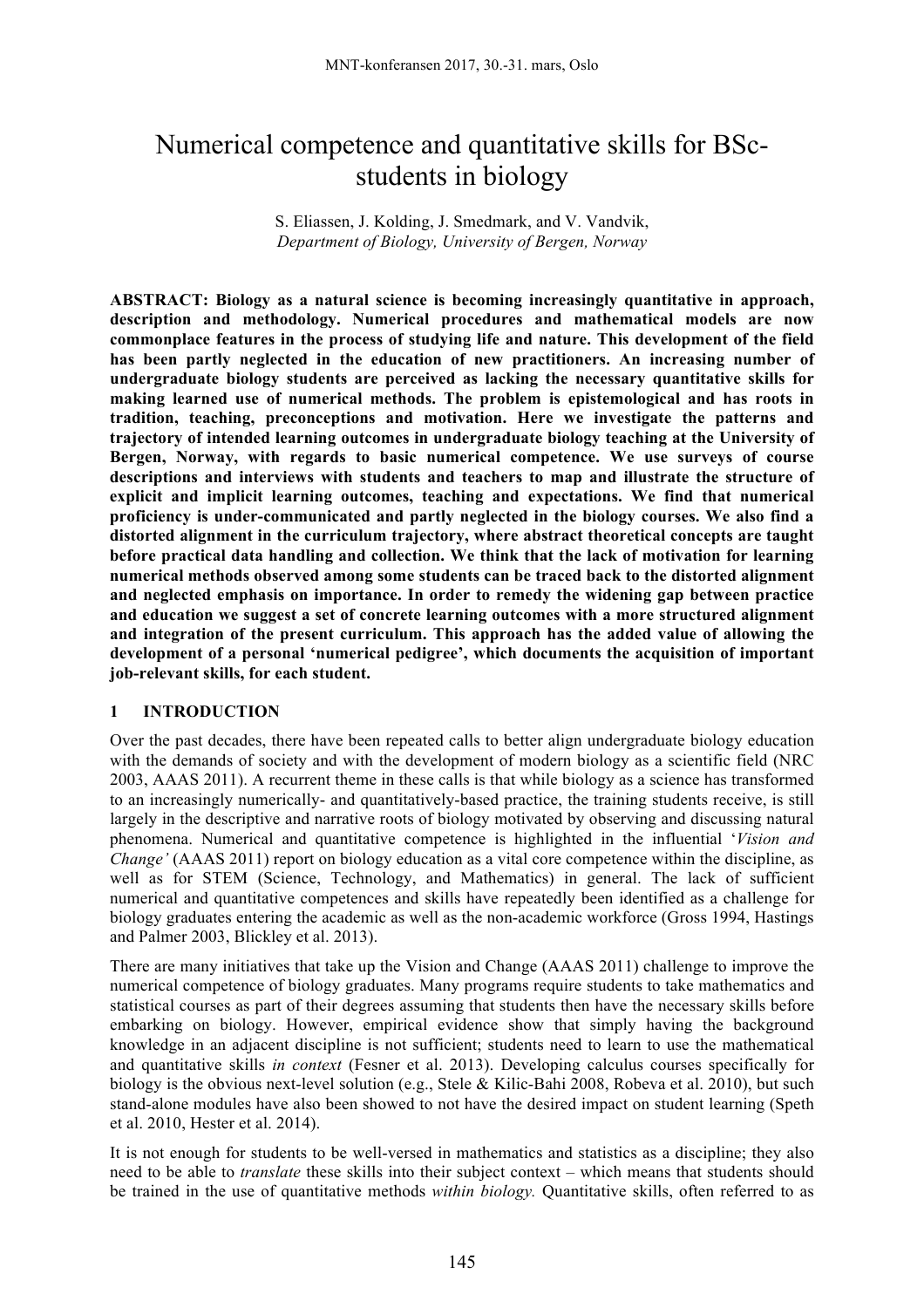'numeracy' (Galligan 2013), entail not only having the necessary competence, but also the awareness of how and when it can be applied. Rather than the traditional 'theory first, practice later' teaching of numerical skills, the 'numeracy' perspective advocates building the necessary knowledge in an integrated way throughout the curriculum. Galligan (2013) suggests that at the first level of competence, students should be able to apply and interpret numerical analyses and figures within a context. At the second level, they should be able to select and use appropriate tools within a context, and at the third stage, they should be able to evaluate and select complex tools across contexts.

Here, we investigate how numerical and quantitative skills are integrated in the BSc program in biology at the Department of Biology (BIO), University of Bergen. BIO is a large and broad-ranging department, offering a range BSc and MSc programs in basic and applied biology. Education is based in research in evolutionary biology, ecology, marine biology, and applied biology geared towards solving global challenges. The research typically has strong quantitative components.

We assessed how different aspects of numerical and quantitative skills and competences were described, taught, and evaluated in courses in the biology education at BIO. Specifically, we ask if there is a correspondence between the numerical competences and skills we offer and what we see as necessary for understanding biology, for continuing a career in the subject, and for fulfilling society's need. From this we discuss how to better align what we expect, how we teach, and how we evaluate biology students' learning of numerical and quantitative competences.

# **2 MATERIAL AND METHODS**

*Course intended learning outcomes (ILOs):* In order to make an inventory of how numerical skills are represented and described in the various biology courses at BIO we collected the course descriptions of all active BSc and MSc courses  $(n=70)$ . For each course, we analyzed the texts under the headings "Objectives and Content", "Learning Outcomes", and "Recommended and/or Required Previous Knowledge". We counted all instances where quantitative skills or activities were mentioned, and mapped the 'transferrable skills' learning outcomes. Lastly, we examined how the course content of the compulsory introductory math and statistical courses for biology students at UIB correspond to the numerical skills needed in biology.

*Teacher questionnaire:* The teachers were asked to comment or elaborate on the text in the course description, focusing on the role of numerical and quantitative aspects of their course. The results were sorted and tabulated with regards to numerical and quantitative subject content, activities, and skill training mentioned in the ILOs. When possible, we also categorized the numerical or quantitative ILOs into one or more of the categories 1) basic statistics, 2) advanced statistics, 3) conceptual models, 4) numerical models/simulations, 5) general quantitative / numerical competence.

*Course evaluations and educational reports*: Information was gathered from the Study Quality Database, an archive of course evaluations and education reports at UIB. Here we checked how often numeracy/quantitative skills or aspects were mentioned, both by students and teachers.

*Student meeting: To* gauge how students perceive the extent to which numeric skills were included in the biology education we met and talked to a group of students. The students present at this meeting  $(n=12)$  were asked how much and what type of numeric skills they had encountered in their education, whether it had been taught in an aligned and useful manner, and whether they consider numeric skills to be important for a biologist.

*Requirements for statistical and numerical competence at the Master's level:* Finally, to examine whether the BSc biology education at UIB provides the students with sufficient numerical skills to prepare them for MSc-level, we interviewed the teacher responsible for the mandatory introductory course in statistics and experimental design for Master's students at BIO.

## **3 RESULTS AND DISCUSSION**

## **3.1 Numerical or quantitative skills in intended learning outcomes**

The intended learning outcomes reflect the broad thematic range of the biology educations at the department, from basic level courses covering the foundations of the discipline to advanced courses in various specific direct ions and specializations (Figure 1). The ILOs contain a wide range of biological terms, with a few concepts recurring across the curriculum. There is less variation in the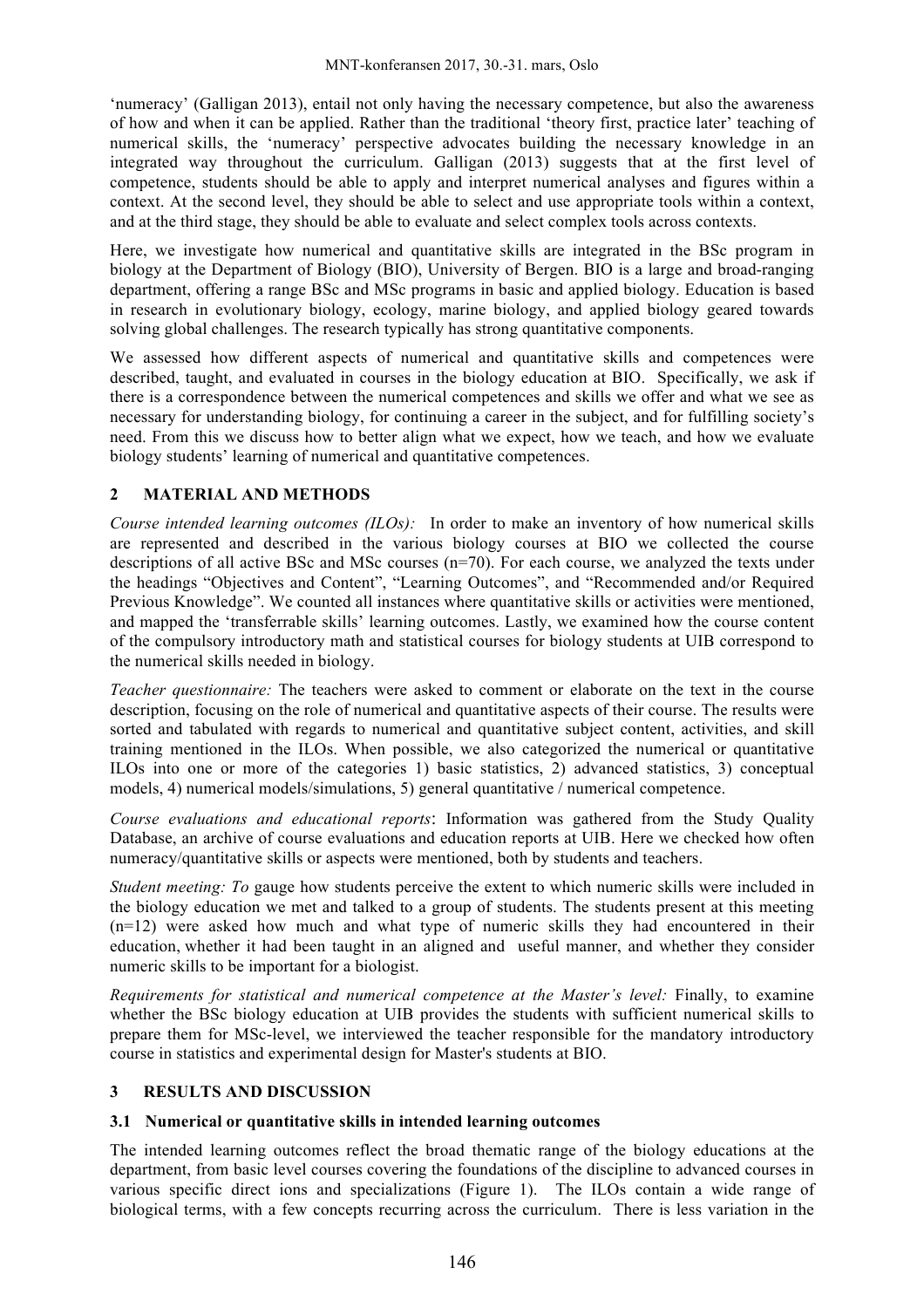methodological and epistemological language of the ILOs, which are dominated by words linked to disciplinary understanding ('knowledge'/'know', 'understand'/'understanding', 'insight') and knowledge reproduction ('describe', 'explain', 'present'/'presentation'). Explicit numerical terms are sparse ('data' is a moderately common word) and 'statistical' and 'model' being the only clear numerical terms found (Figure 1). ILOs that describe transferable skills and competences are generally less frequent than subject knowledge. For the five mandatory biology courses at the introductory level, on average 75% of learning outcomes are related to specific biological topics or concepts. Our textual analysis of the ILOs confirmed the overall impression of a relatively moderate representation of quantitative or numerical skills in the biology programs. The proportion of courses with numerical or quantitative ILOs averages 20% and is relatively evenly distributed across the introductory, intermediate and master level (Figure 2).





The teacher survey revealed significantly more numerical and quantitative activities at the higher level BSc courses (BIO2xx). In 45% of 31 courses students are supposed to perform computations or calculations related to laboratory or field work. In half of these (7 courses) numerical competence is needed in mandatory assignments or reports, but only one course included quantitative competences and numerical skills in student assessments.



*Figure 2: Relative proportion of courses at the introductory (BIO1xx), intermediate (BIO2xx) and master's level (BIO3xx) that specify numerical or quantitative learning outcomes in the course description. The proportion of numerical learning outcomes for the mandatory non-biological courses in the BSc program is included for comparison.*

Mathematical or quantitative ILOs are more prominent in the mandatory non-BIO1xx courses in our Bachelor's program, where students get basic mathematical and statistical training, including programming in R. These non-BIO courses are concentrated early in the study program, during the first three semesters of the BSc program. It is striking that few biology courses explicitly make use of the student's expected numerical competences, in particular during the 4-6 semester of the BSc degree.

#### **3.2 Teacher perspectives on numerical and quantitative expectations and learning outcomes**

When asking the teachers whether the ILO description gave a correct representation of the numerical content of and background required for the courses, the common attitude was that students were expected to have the necessary numerical background; hence there was no need to state this explicitly: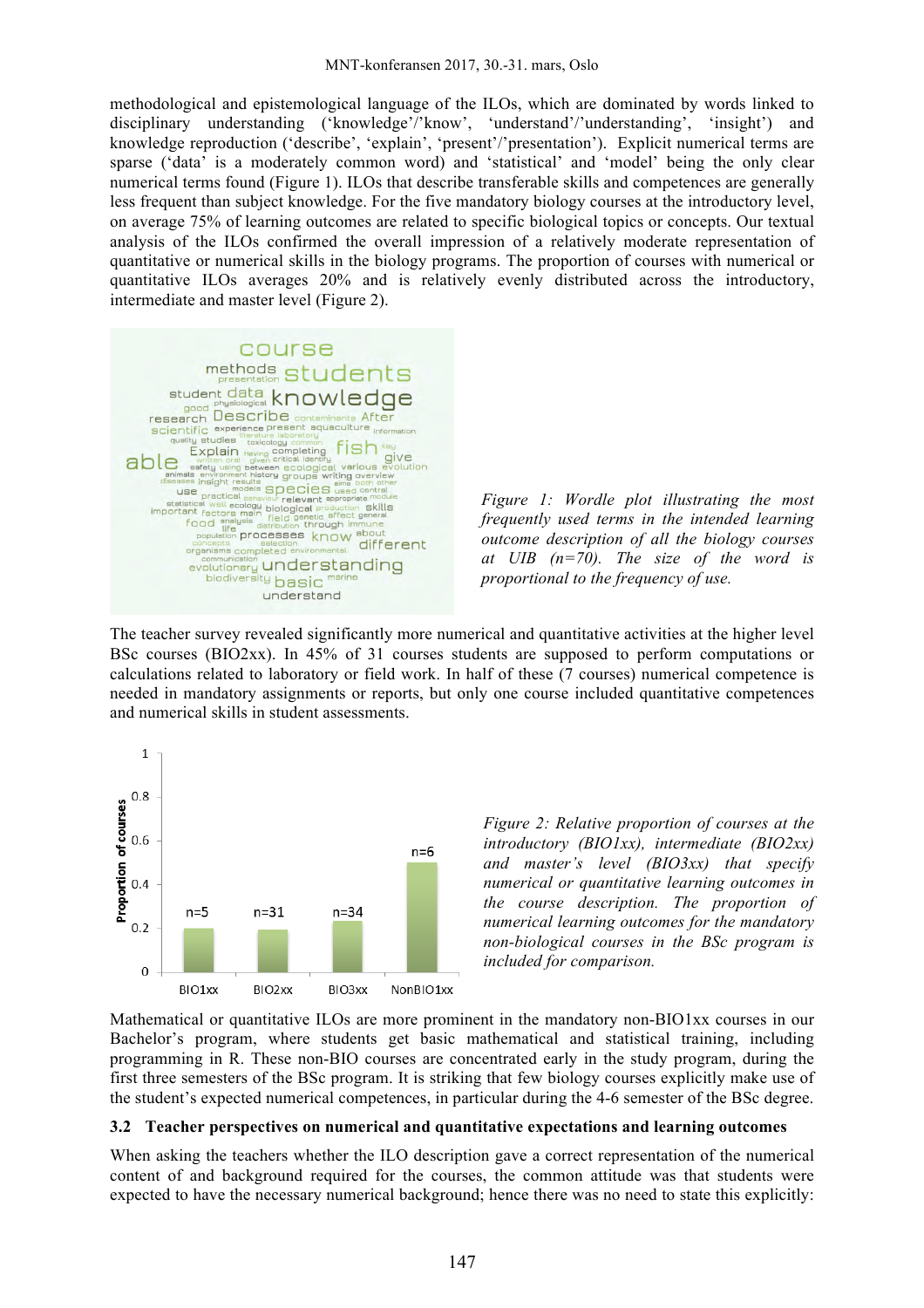*"Egentlig forventer vi at studentene kan grunnleggende databehandling (Excel, statistikk m.m.). Dette har ikke blitt spesifisert tidligere, og noe av grunnen kan være at dette er generelle basisferdigheter jeg mener studenter skal ha på hovedfagsnivå"* (Teacher, master level course BIO)

Many teachers mentioned that several numerical aspects, topics and competences were not sufficiently covered in the program. They raised the general concern that students lack the relevant background and have variable numerical skills: *"The students differ very much in their skills and motivation. This makes it challenging to run a course that is satisfactory for the majority".* (Study Quality Database, teacher evaluation)

This statement emphasizes the impression that the background education and skills of new students is getting progressively more uneven. While some students have the necessary numerical background to perform elementary statistical analyses, others are virtually starting from scratch. Our analyses reveal that, although teachers seldom state numerical learning goals and are frustrated by the student's poor performance, they often do not see building these quantitative skills as part of their responsibility.

#### **3.3 Student perspectives on numeracy in biology**

Students embarking on a university education in biology have little awareness of the quantitative aspects of the scientific process, and they perceive biology to be the least quantitative field within the natural sciences. The motivation for learning statistics and mathematics is therefore often low, as students do not see the relevance of quantitative methods for biology. There are several numerical courses early in the BSc program, but according to the students it is not clear at this point why they need these skills, and they struggle to see the links between these courses and the later curriculum: *"Det er ikke noe særlig rød tråd gjennom studiet når det kommer til numerisk kompetanse"(Response from student group bioCEEDS student meeting 17.02.16).* 

Mathematics, statistics and biology are initially seen as separate independent fields of knowledge, with little mutual relevance. The introductory courses cover descriptive statistics, distributions, correlations and regressions, which are all highly relevant for biology, and they also introduce the statistical program *R* which is later used in a mandatory Master's course. Although students gain basic competence, through the compulsory statistics and mathematics courses early on, it seems that they do not see the connection until much later in their education. A major challenge for the students is to understand the basic nature of a scientific investigation from observations of nature via collection of quantitative data to statistical analyses and inference. It appears that teachers under-communicate these relations and expect students to spontaneously acquire the awareness and confidence necessary for developing their scientific numeracy skills (*sensu* Galligan 2013). The interview with the teacher at the mandatory Master's level course in statistics supports our view that a major challenge for the BCs students are the missing cognitive links between data collection, statistical analysis and biological inferences.

In essence, students have acquired many of the building blocks, but they lack the knowledge to construct the building. Both according to students and teachers, the compulsory mathematical and statistical courses in the BSc program do not seem to have the desired impact on the students' learning. The numeracy literature suggests that infusing these courses with more context and practice of applications could be done without losing the mathematical or statistical rigor or learning outcomes (reviewed in Aikens & Dolan 2014), and would at the same time provide the job market with graduates with better and more relevant numeracy skills (Matthews et al 2010, Robeva 2010, Galligan 2013, Thompson et al. 2013). Staff training and collegial collaboration both between and within biology and mathematics may facilitate the development of such modules (Wilder et al 2014), with increased cross-referencing and collaboration across courses as an added value.

There is a clear need for a better structure and plan in the organization of training in quantitative methods and numerical competence and skills in the bachelor's program. In particular, there is a need to focus on 1) stimulating a gradual buildup of numeracy and quantitative skills through the BSc program, 2) improve students' understanding of the nature of the scientific process from question via experimental design to data sampling, analysis and interpretation, and 3) align the theoretical method courses with introductory and intermediate level biology courses. Numerical learning outcomes need to be clearly identified, described and communicated in biology courses, and the biological relevance and applications should be clearly demonstrated in the compulsory statistical and mathematical courses. At the program level, we suggest that students should be able to i) make inferences about